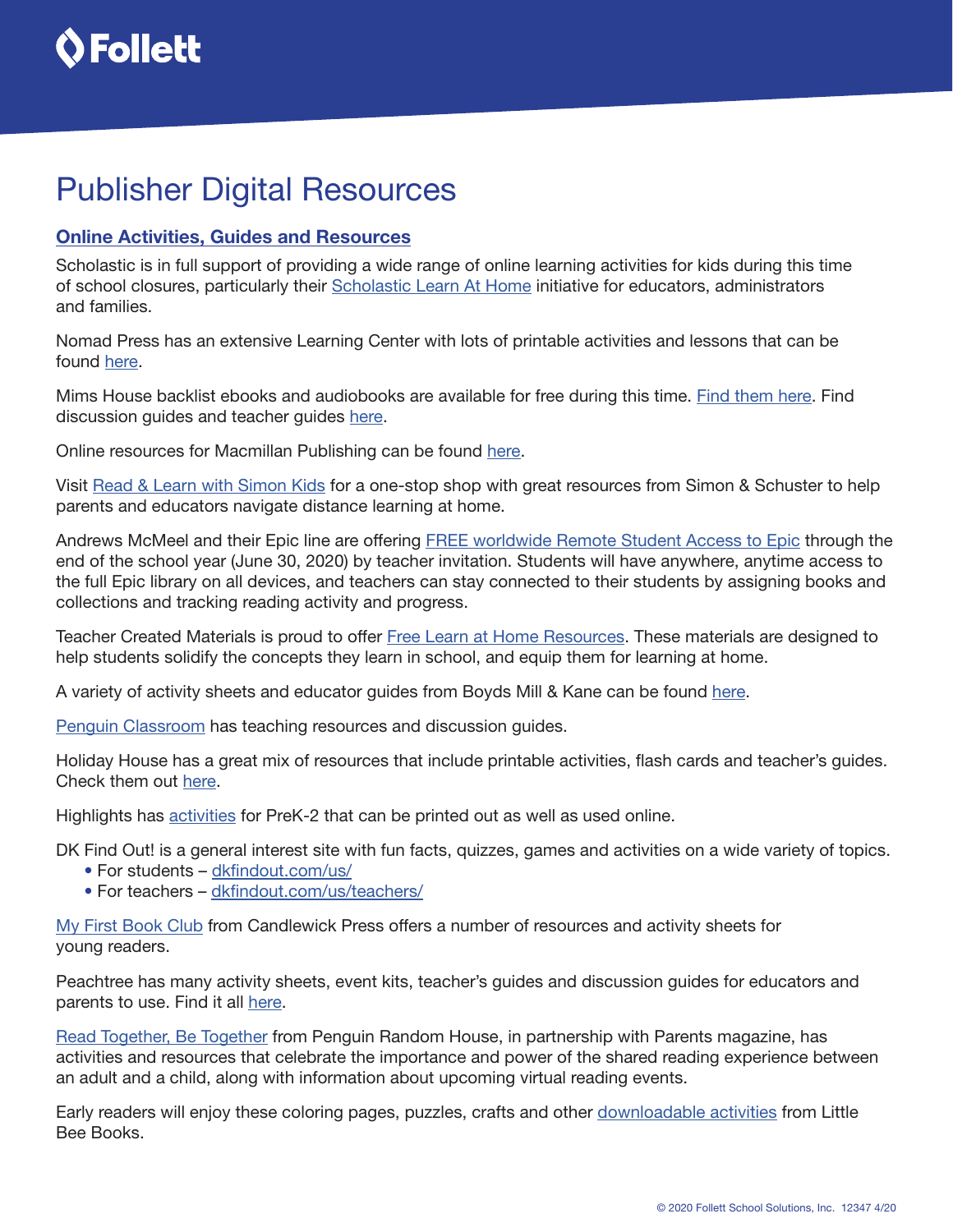

#### Online Activities, Guides and Resources

Albert Whitman has [educator guides with activities](https://www.albertwhitman.com/schools-and-libraries/educator-guides/) for your PreK-3 students.

Charlesbridge has [free](https://www.charlesbridge.com/pages/activities-and-downloadables) discussion questions, activity kits, curriculum guides, videos, excerpts and more.

Visit Penguin Random House [#BooksConnectUs Live](https://www.penguinrandomhouse.com/articles/books-connect-us-live-3-23-3-29/) to learn about upcoming virtual events with your favorite authors!

#### Facebook Resources

Two-time Newbery Medalist and Emerita National Ambassador for Young People's Literature Kate DiCamillo has launched a #writewithkate video series on her [Facebook page](https://www.facebook.com/139485862734035/posts/3347317688617487/?d=n) encouraging kids to get writing. She'll post reflections and prompts weekly.

Join [Penguin Kids](https://www.facebook.com/penguinkidsbooks/) every weekday for a story time read-aloud at 11:15am EST.

[Harper at Home](https://www.facebook.com/harpercollinschildrens) will have story time, activities, fun content and pure entertainment at noon EST every day for the littlest readers.

Every Monday on [HarperStacks](https://www.facebook.com/HarperStacks/posts/3056028907764755), HarperCollins will post videos and other resources for teachers, librarians and parents to keep kids learning while keeping it fun!

#### Twitter Resources

Candlewick Press is planning a series of Twitter Takeovers on their [Twitter account.](https://twitter.com/candlewick) Meg Medina, the 2019 Newbery Medalist, kicked off the event.

[Harper at Home](https://www.harpercollins.com/childrens/harper-at-home/) will have story time, activities, fun content and pure entertainment at noon EST every day for the littlest readers.

Older students can tune in to **Epic Reads** every Wednesday at 4pm EST for all types of book recs, chats, games and other virtual content from HarperCollins and their favorite authors!

#### YouTube

[Candlewick Press YouTube channel](https://www.youtube.com/channel/UCOp4BcxCLcjf2K4-zOR9c0A) has hundreds of videos including author interviews, book trailers and fun How to Draw resources like this one for [How to Draw Timmy Failure](https://www.youtube.com/watch?v=mvuzOK57YH4).

For your middle graders, visit HarperCollins [Shelf Stuff](https://www.youtube.com/theshelfstuff), a brand-new spot where you can catch up with videos, games, how-tos, sneak peeks on new reads and chances to win free stuff. Tune in on Tuesdays and Thursdays at 2pm EST to watch.

Find Peachtree authors suggesting activities or drawing sketches on their [YouTube channel.](https://www.youtube.com/channel/UCU469IHVEDMTCFI9X6i6oTQ)

Albert Whitman has a new series of eLearning videos which are released every Tuesday with an associated blog post activity. The first video covering mindfulness can be [found here.](https://youtu.be/O6b5XFYgXJ0) The associated blog post is [here.](https://www.albertwhitman.com/blog/mindful-me-at-home-activity/) Future videos can be found within the [At Home with AW playlist](https://www.youtube.com/playlist?list=PLARAZYnsAQbJcYVPXnmCVruEnTOGgJ7O9) on YouTube.

Simon & Schuster launched the [Read & Learn with Simon Kids! YouTube channel](https://www.youtube.com/playlist?list=PLjXy91OfJg0go22HZBIwx82sYG173WRPY), a video series featuring read-alouds, drawing tutorials and activities from favorite authors and illustrators.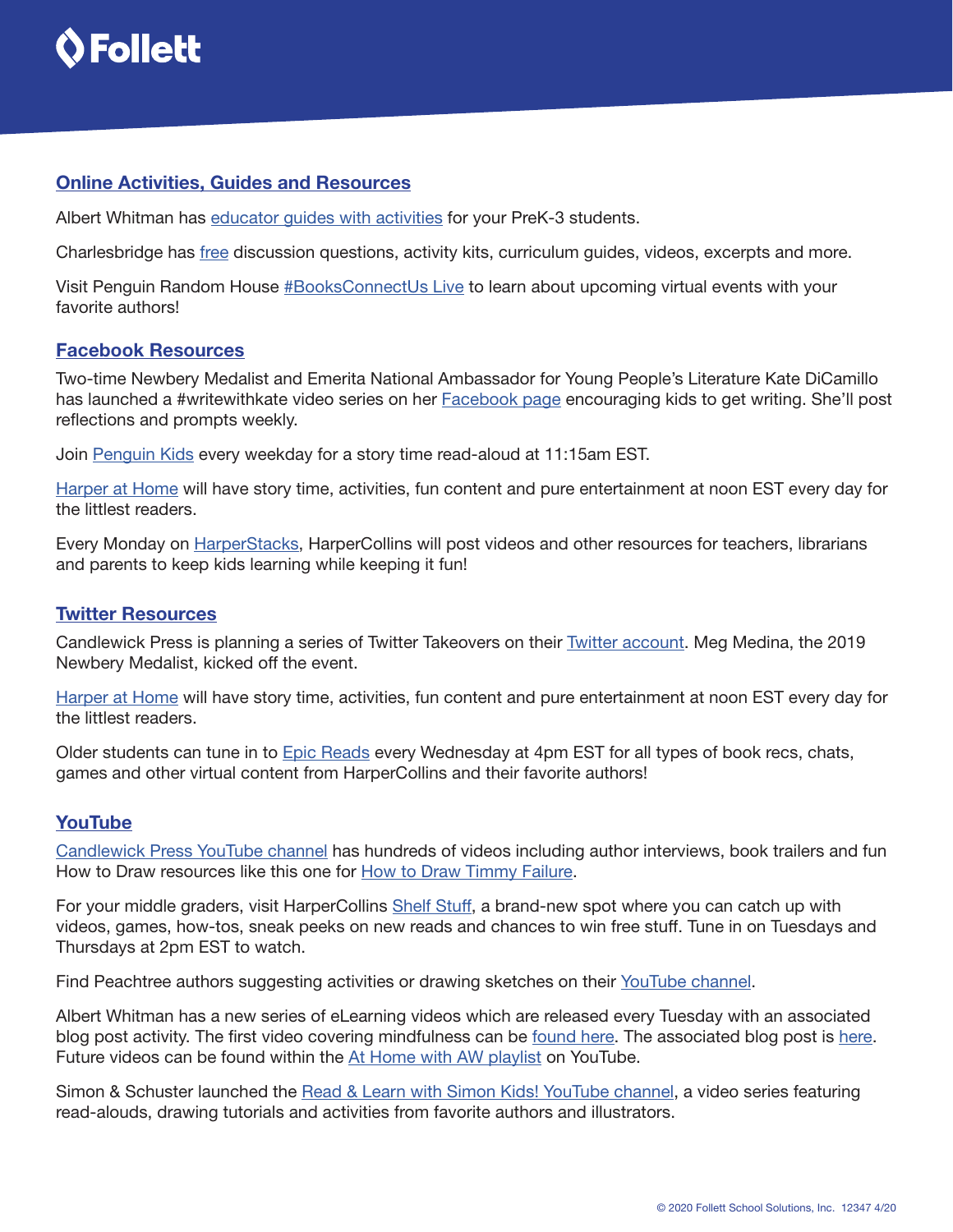

### Podcasts

The [Candlewick Press Presents podcast](http://www.candlewickpodcast.com/) offers insightful interviews with many of their creators.

The [We Are YA](http://www.penguinteen.com/welcome-to-the-we-are-ya-podcast/) podcast airs every weekday. It's a quick 20-minute chat with book conversation, pop culture binge recommendations and fan questions submitted via their social media channels. Some guest authors include National Book Award finalist Randy Ribay, Kat Cho, Adib Khorram, Melissa de la Cruz and Jennifer Dugan.

#### **Instagram**

Little, Brown Books for Young Readers will kick off a live Lunch Bunch Book Club discussing a new middle grade book every other Thursday. [View complete details here](https://www.lbyr.com/little-brown-young-readers/lbyr-blog/introducing-the-lbyr-lunch-bunch-book-club/?fbclid=IwAR0vvUEcHCnH1zAMvk8rs7FsyFPV9qtifMxseDSLwZVdur1JGIvNE0F4DFU).

Older students can tune in to [Epic Reads](https://www.instagram.com/epicreads/) every Friday at 4pm EST for all types of book recs, chats, games and other virtual content from HarperCollins and their favorite authors!

Albert Whitman has a new series of eLearning videos which are released every Tuesday with an associated blog post activity. The first video covering Mindfulness along with all future videos can be found on their [Instagram TV channel.](https://www.instagram.com/albertwhitman/channel/) The associated blog post with activity can be found [here.](https://www.albertwhitman.com/blog/mindful-me-at-home-activity/)

Visit [Read Together, Be Together](https://www.readtogetherbetogether.com/) to see a listing of upcoming virtual story times with your favorite authors and celebrities.

For your middle graders, visit [@PenguinClassroom](https://www.instagram.com/penguinclassroom/) to see upcoming #FirstChapterFriday reads.

# Publisher Read-Aloud Guidelines

Penguin Random House Open License Online Story Time and Classroom Read-Aloud Videos and Live Events [View complete guidelines](https://www.penguinrandomhouse.com/penguin-random-house-temporary-open-license/) [View suggested read-alouds](http://www.titlewave.com/go/node/247364)

Simon & Schuster Online Book Readings – Spring 2020 (COVID-19) Guidelines [View complete guidelines](https://www.simonandschuster.com/p/online-read-aloud-guidelines) [View suggested read-alouds](http://www.titlewave.com/go/node/247365)

Macmillan Content Use Guidelines for Teachers, Librarians and Parents [View complete guidelines](https://us.macmillan.com/macmillan-content-use-guidelines/) [View suggested read-alouds](http://www.titlewave.com/go/node/247366)

HarperCollins Permissions for Online Story Time, Live Events and Classroom Read-Aloud Videos [View complete guidelines](https://www.harpercollins.com/childrens/harper-at-home/) [View suggested read-alouds](http://www.titlewave.com/go/node/247367)

Little, Brown Books for Young Readers book sharing permission statement for educators [View complete guidelines](https://www.lbyr.com/little-brown-young-readers/lbyr-blog/lbyr-book-sharing-permission-statement/) [View suggested read-alouds](http://www.titlewave.com/go/node/247371)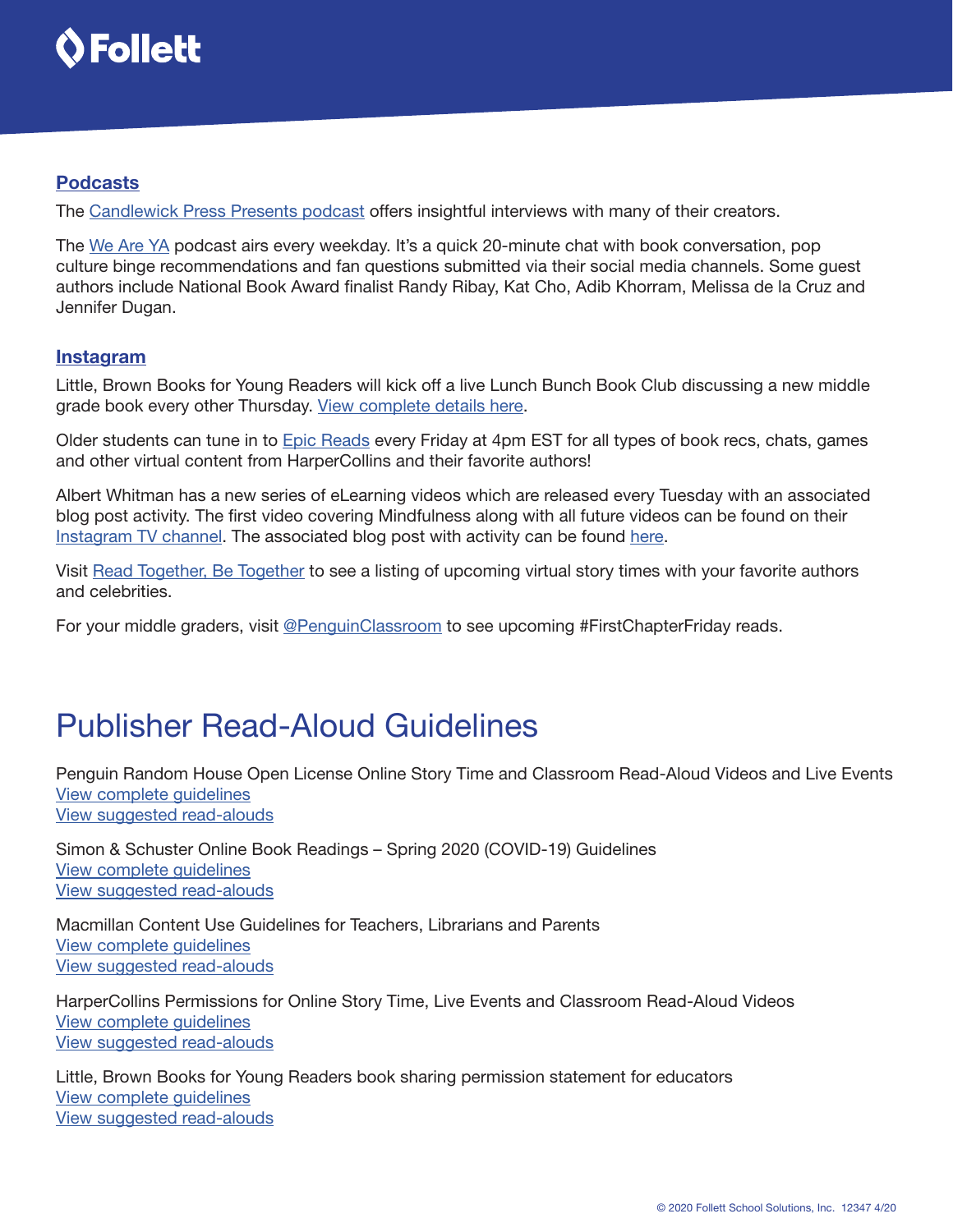

## Publisher Read-Aloud Guidelines

Nomad Press is granting permission to educators to use their books for the immediate future in a way normally restricted by copyright law. They welcome educators to record and post videos of themselves reading Nomad Press books out loud or performing the experiments included in their books. They ask to be notified and sent a link to the video. Educators can reach out to [rachel@nomadpress.net.](mailto:rachel%40nomadpress.net?subject=) [View suggested read-aloud and experiment books](http://www.titlewave.com/go/node/247427)

Scholastic, Inc. has granted permissions to read books online with select guidelines in regard to platform, notice, and duration of availability. [View Librarian Guidelines](https://www.dropbox.com/s/37sz4iwmh06p0u7/Scholastic Library permissions.pdf?dl=0)  [View Teacher Guidelines](https://www.dropbox.com/s/l9eq25vr0vuqpw3/Scholastic Teacher Permissions.pdf?dl=0) [View suggested read-alouds](http://www.titlewave.com/go/node/247368)

Sleeping Bear Press will relax the copyright rules to share read-aloud videos of their titles. [View complete guidelines](https://sleepingbearpress.com/recording_guidelines) [View suggested read-alouds](http://www.titlewave.com/go/node/247369)

Boyds Mills and Kane content can be shared online and Penguin Random House guidelines should be followed. [View complete guidelines](https://www.penguinrandomhouse.com/penguin-random-house-temporary-open-license/)  [View suggested read-alouds](http://www.titlewave.com/go/node/247425)

The Child's World books may be read out loud and displayed, in real time, on social media platforms. [View complete guidelines](https://www.dropbox.com/s/xszm5roapxnp8pi/Online Reading Policy_TheChild%27sWorld.pdf?dl=0) [View suggested read-alouds](http://www.titlewave.com/go/node/247370)

Peachtree is happy to allow you to read their titles to your library members but need your help to protect their creators' copyrights. [View complete guidelines](https://peachtree-online.com/contact/) [View suggested read-alouds](http://www.titlewave.com/go/node/247372)

Albert Whitman grants permission to read their titles online during this time because they recognize right now the world needs unity (and a good book) more than ever. [View complete guidelines](https://www.albertwhitman.com/rights-permissions/recorded-readings-during-covid-19/)  [View suggested read-alouds](http://www.titlewave.com/go/node/247373)

Candlewick Press values the art of storytelling and are keenly aware of the power of stories to connect and comfort us. During this difficult time, they want to ensure their authors' and illustrators' works are protected without being prohibitive. [View complete guidelines](https://www.dropbox.com/s/lgk6495f3yffcyf/Candlewick Read Aloud Permissions.jpg?dl=0) [View suggested read-alouds](http://www.titlewave.com/go/node/247374)

Houghton Mifflin Harcourt is granting an open permission to those individuals who would like to use their books to engage their students and community remotely. [View complete guidelines](https://www.hmhbooks.com/readaloud)  [View suggested read-alouds](http://www.titlewave.com/go/node/247423)

Charlesbridge is allowing read-alouds. To record a remote read-aloud, contact permissions assistant Amelia Brown at [abrown@charlesbridge.com](mailto:abrown%40charlesbridge.com?subject=). [View suggested read-alouds](http://www.titlewave.com/go/node/247424)